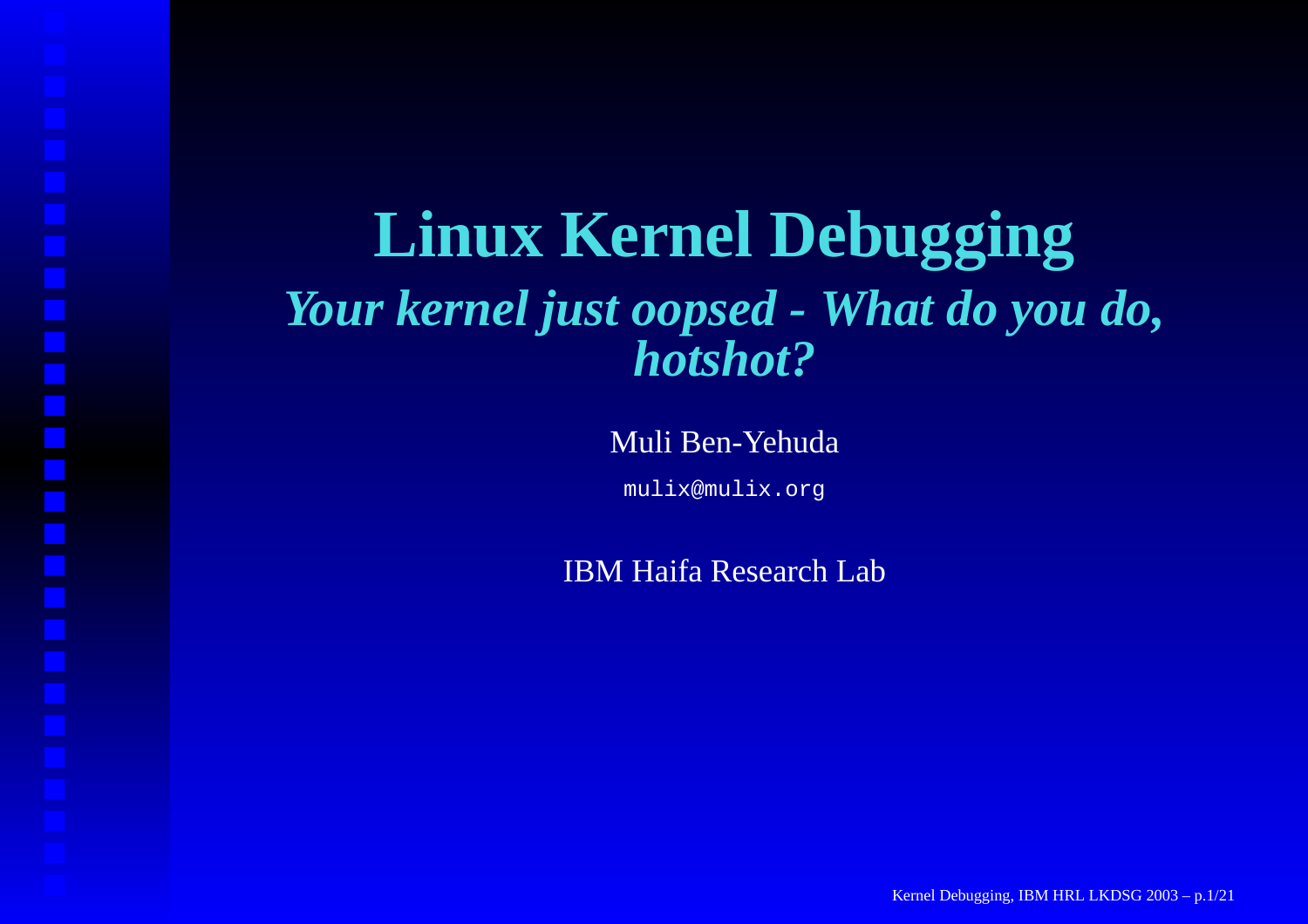# **Kernel Debugging - Why?**

- Why would we want to debug the kernel? after all, it's the one par<sup>t</sup> of the system that we never have to worry about, because it always works.
- Well, no.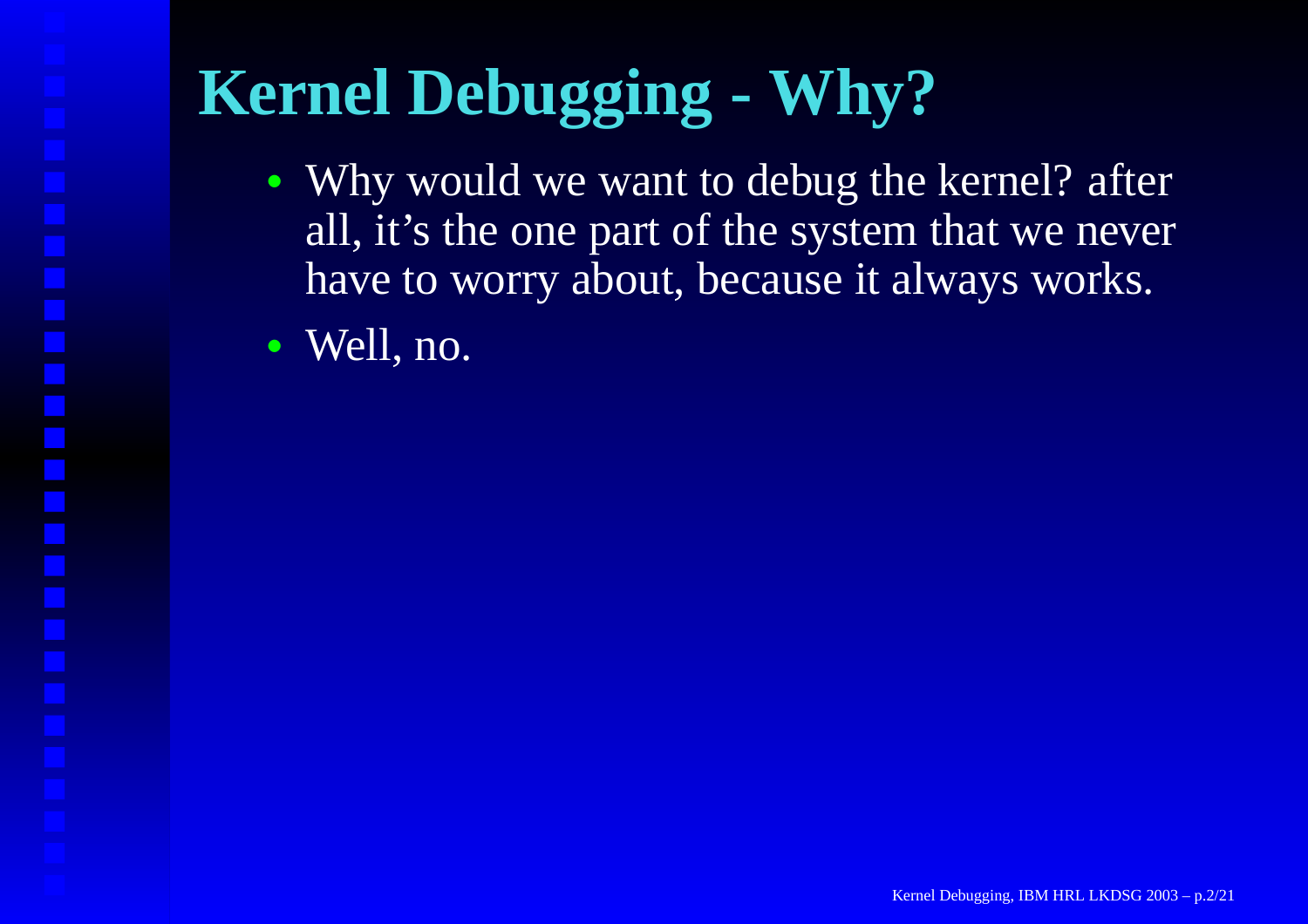# **Kernel Debugging - Why?(cont)**

- Because <sup>a</sup> driver is not working as well as it should, or is not working at all.
- Because we have <sup>a</sup> school or work project.
- Because the kernel is crashing, and we don't know why.
- Because we want to learn how the kernel works.
- $\bullet$ Because it's fun! Real men hack kernels ;-)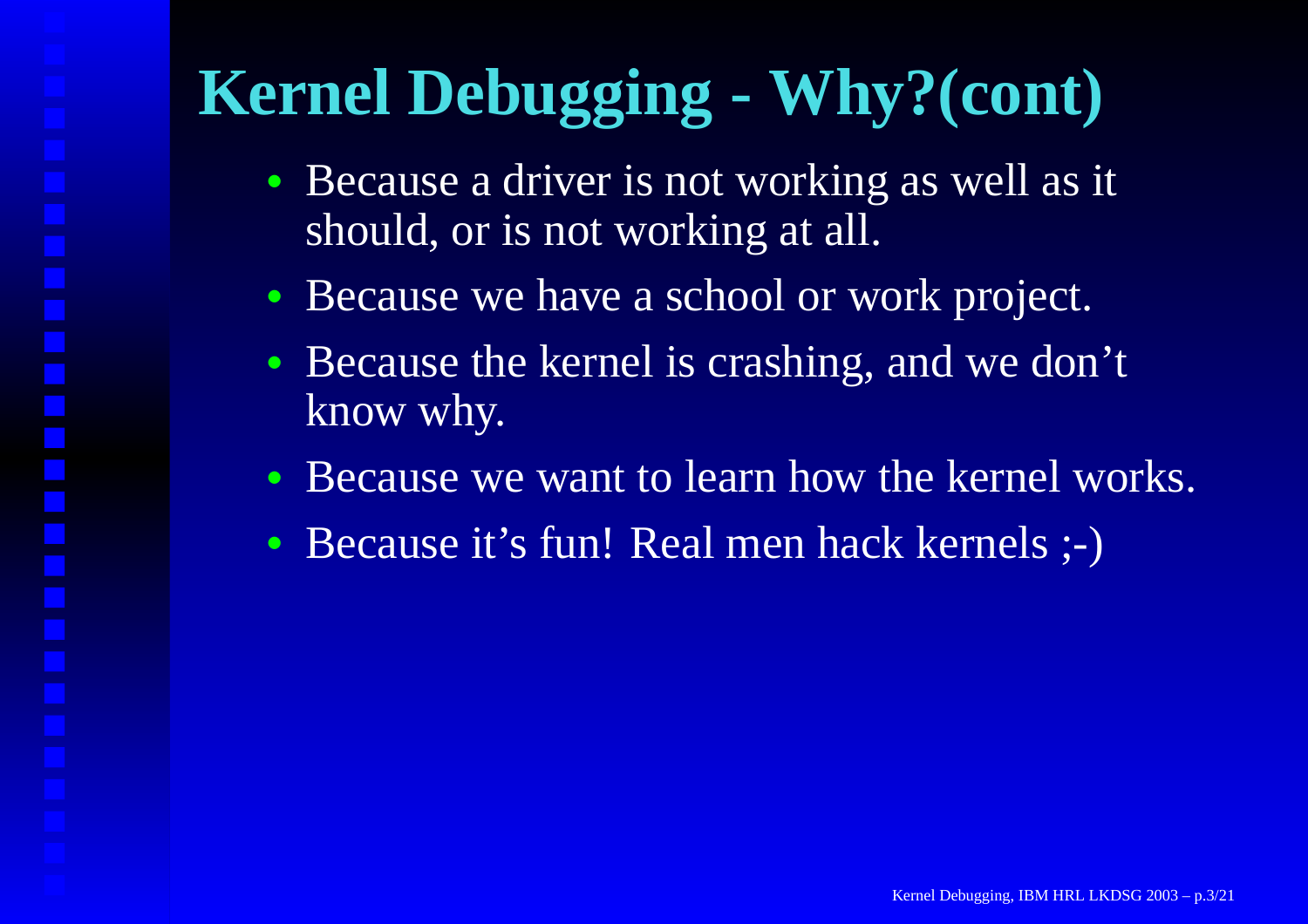#### **Broad Overview of the Kernel**

- Over a million lines of code.
	- Documentation/
	- drivers/
	- kernel/
	- arch/
	- fs/
	- lib/
	- $mm/$
	- net/
	- Others: security/ include/ sound/ init/ usr/ crypto/ ipc/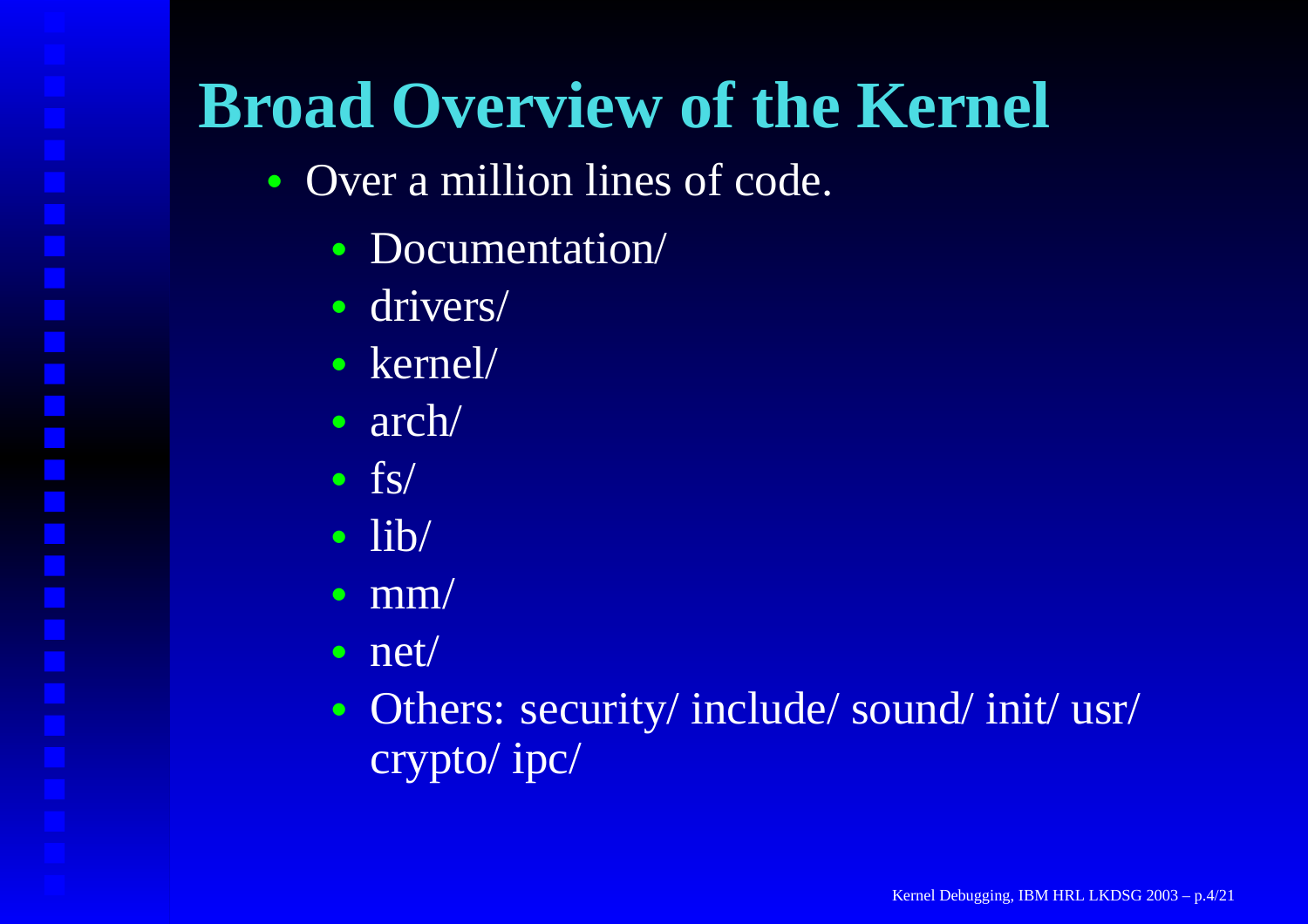# **Broad Kernel Overview (cont)**

- Supports runtime loading and unloading of additional code (kernel modules).
- Configured using Kconfig, a domain specifc configuration language.
- Built using kbuild, <sup>a</sup> collection of complex Makefiles.
- Heavily dependant on gcc and gccisms. Does *not* use or link with user space libraries, although supplies many of them - sprintf, memcpy, strlen, printk (not printf!).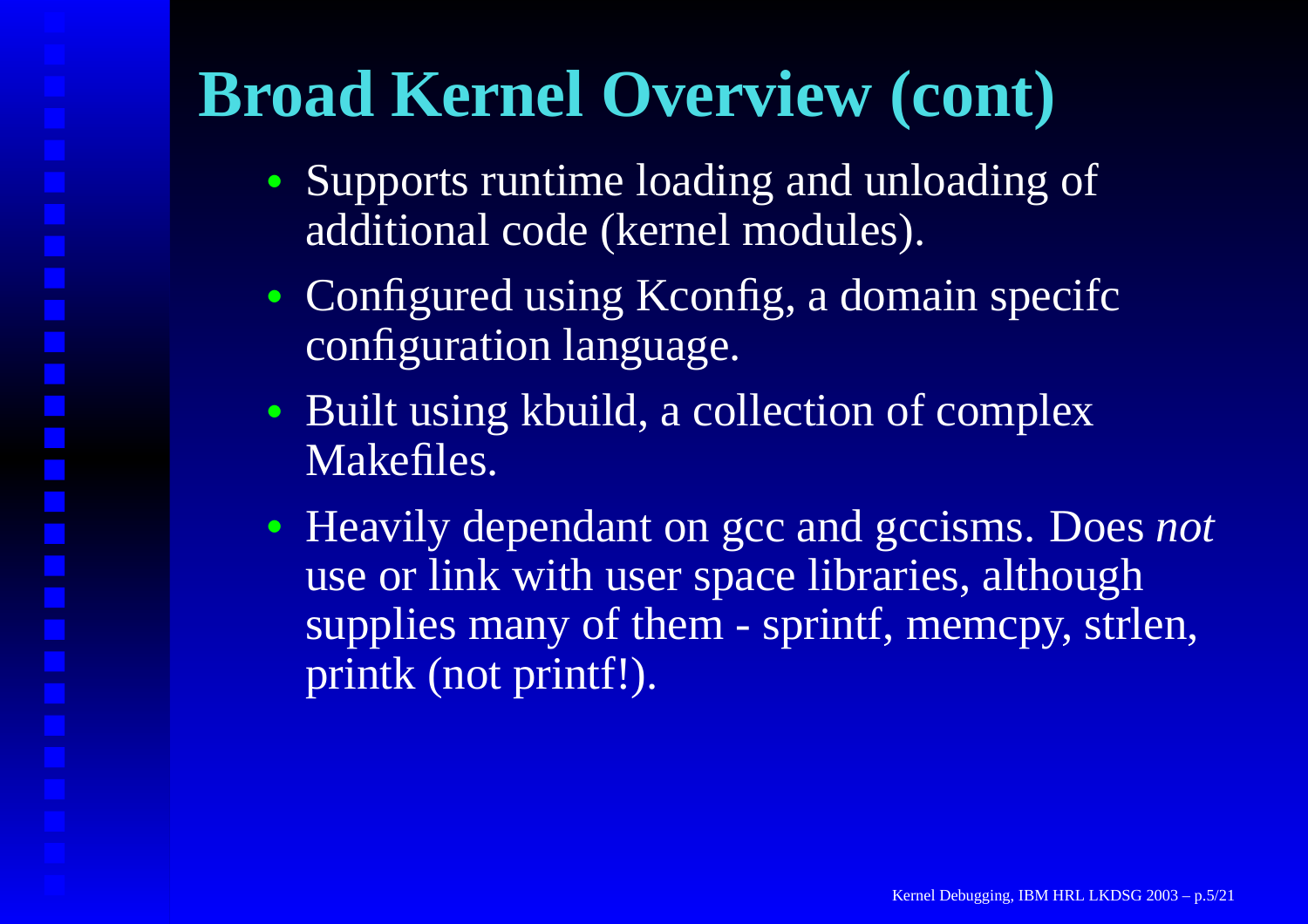# **Read the Source, Luke**

- The source is there use it to figure out what's going on.
- Linux kernel developers frown upon binary only modules, because they don't have the source and thus cannot debug them.
- Later kernels include facilities to mark when <sup>a</sup> binary only module has been loaded ("tainted kernels"). Kernel developers will kindly refuse to help debug <sup>a</sup> problem when <sup>a</sup> kernel has been tainted.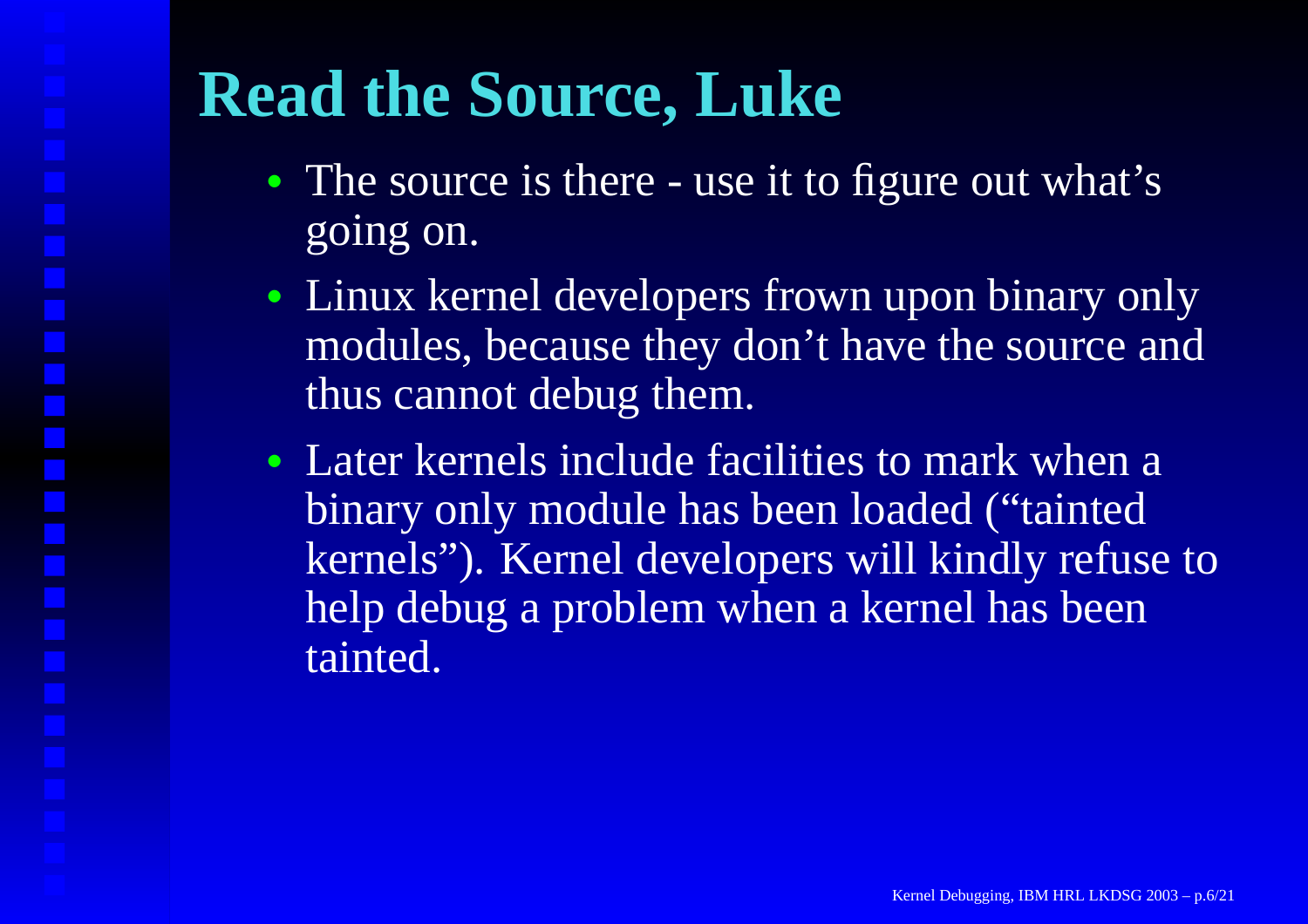### **Read the Source, Luke (cont)**

Use the right tools for the job. Tools to navigate the source include:

- lxr [http://www.iglu.org.il/lxr](http://www.iglu.org.il/lxr/)/
- find and grep
- ctags, etags, gtags and their ilk.

#### Use <sup>a</sup> good IDE

- •emacs
- vi
- One brave soul I heard about used MS Visual Studio!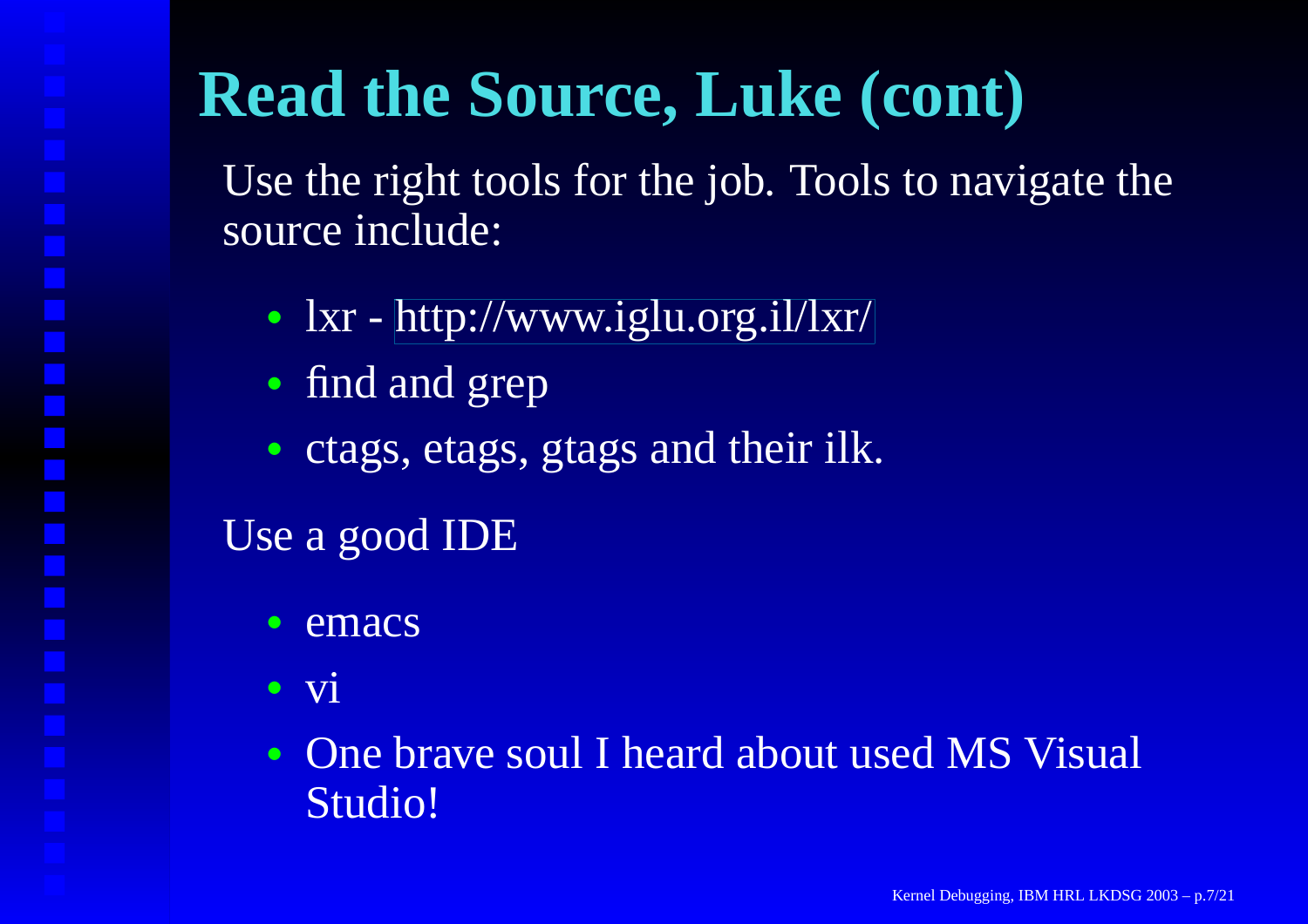#### **Use the source**

The two oldest and most useful debugging aids are

- Your brain.
- printf.

Use them! the kernel gives you printk, which

- $\bullet$ • Can be called from interrupt context.
- Behaves mostly like printf, excep<sup>t</sup> that it doesn't support floating point.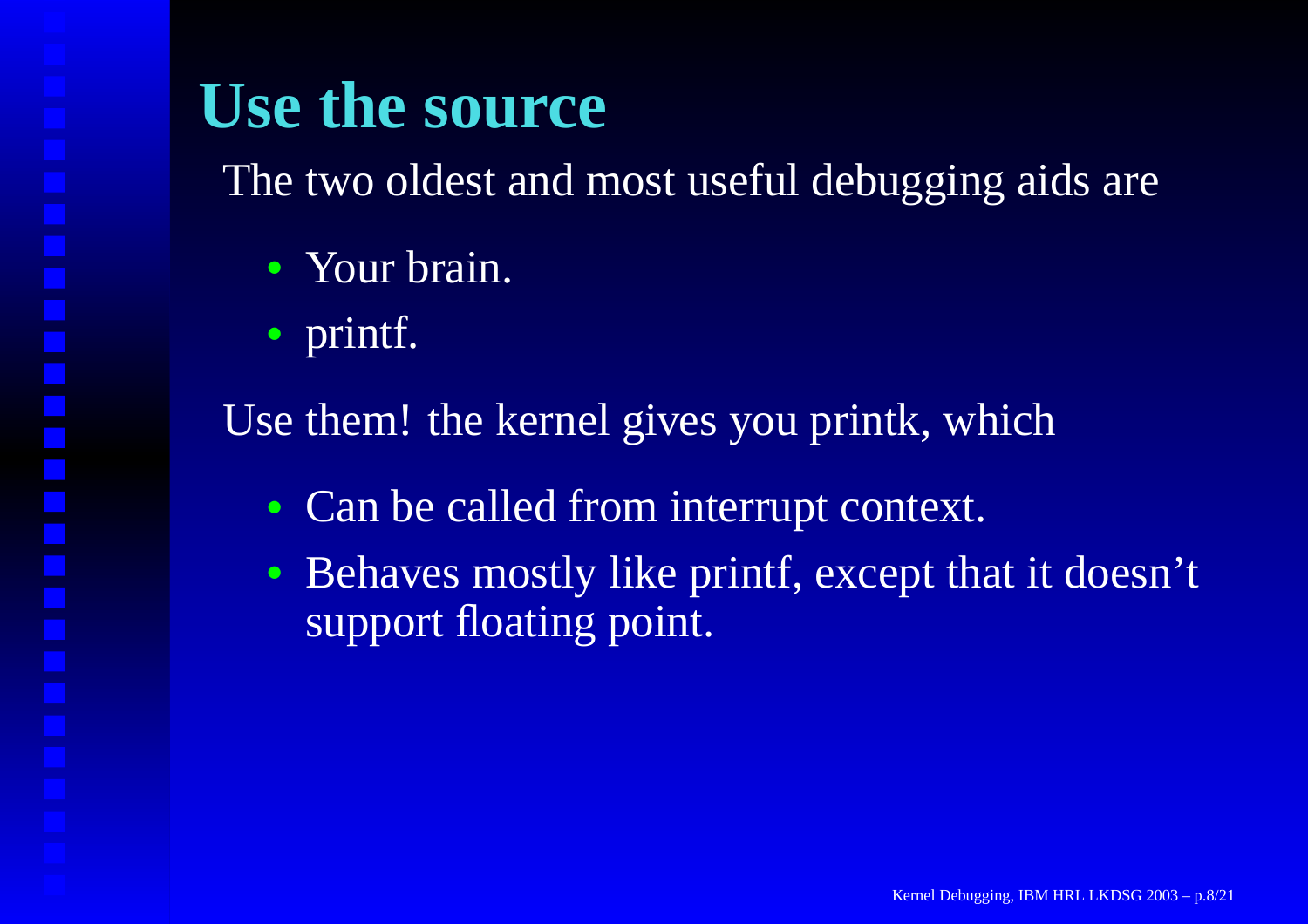#### **Use the Source (cont)**

Use something like this snippet to turn printks on and off depending on whether you're building <sup>a</sup> debug or relase build.

```
#ifdef DEBUG_FOO
```

```
#define CDBG(msg, args...) do {
             \overline{\text{printk}}(\text{KERN\_DEBUG} \parallel [\$s] \parallel \text{msg}, \overline{\text{func}}, \text{#Hargs});\
} while (0)
```

```
#else /* !defined(DEBUG_FOO) */
```

```
#define CDBG(msg, args...) do {} while (0)
```

```
#endif /* !defined(DEBUG_FOO) */
```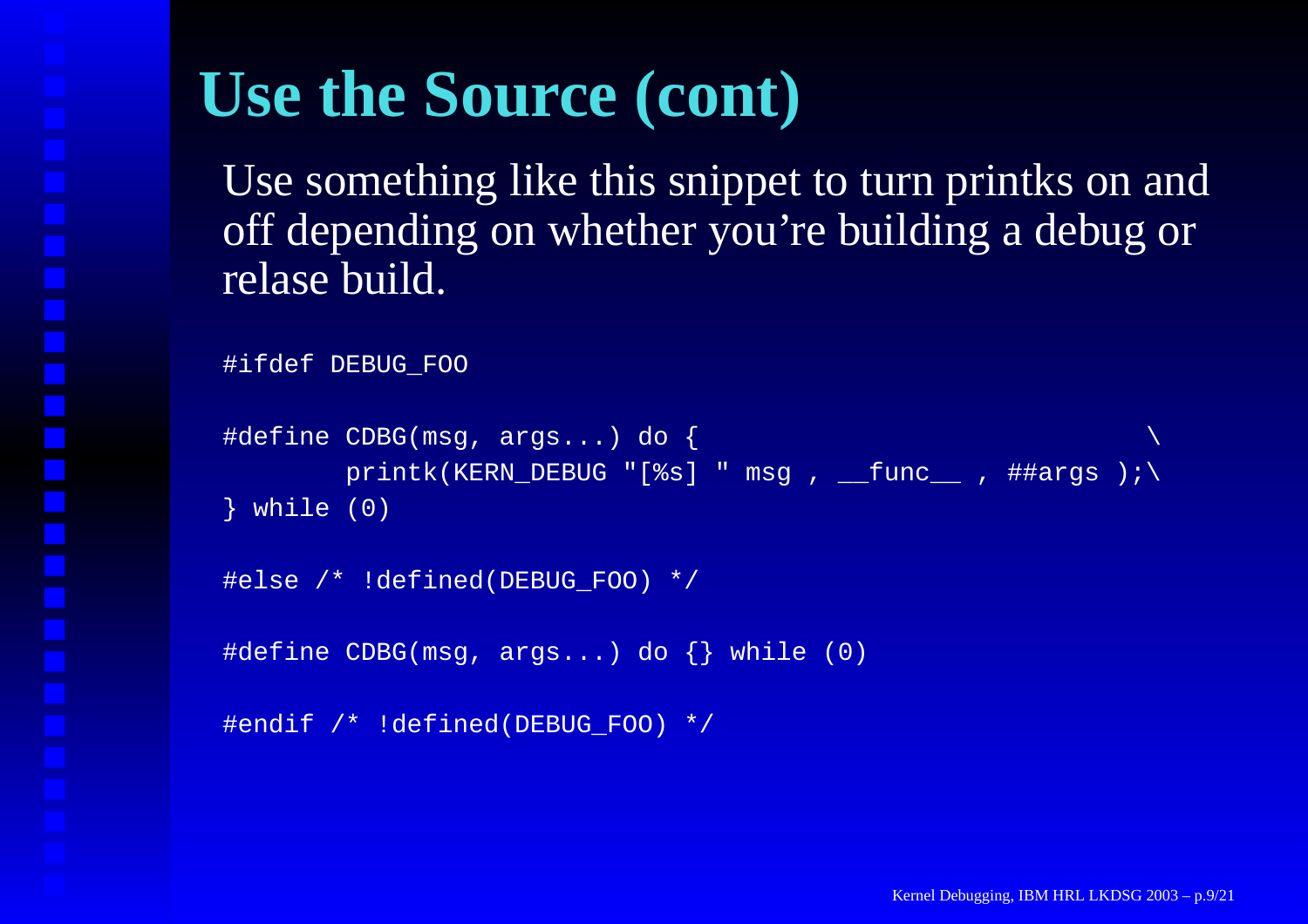#### **Use the Source (cont)**

- For really tough bugs, write code to solve bugs. Don't be afraid to insert new kernel modules to monitor or affect your primary development focus.
- **Code defensively**. Whenever you suspec<sup>t</sup> memory overwrites or use after free, use memory poisoning.
- Enable all of the kernel debug options they will find your bugs for you!
- •#define assert(x) do  $\{ if ((x)) BUG() : \} while (0)$
- Linux 2.5 has BUG\_ON().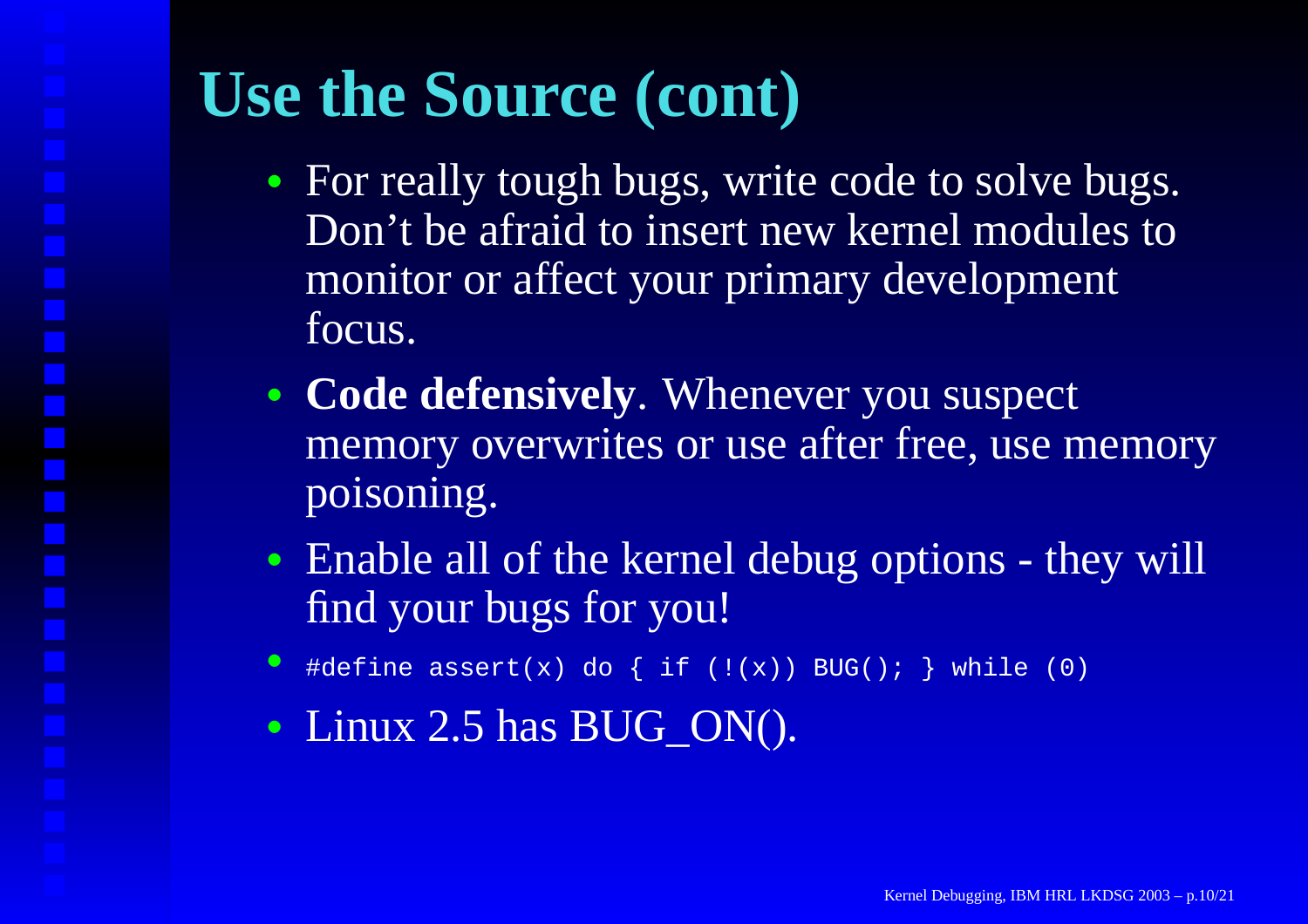# **Kernel Debuggers**

Linux has several kernel debuggers, none of which are in the main tree (for the time being). The two most common are

- kdb <http://oss.sgi.com/projects/kdb>
- kgdb [http://kgdb.sourceforge.net](http://kgdb.sourceforge.net/)/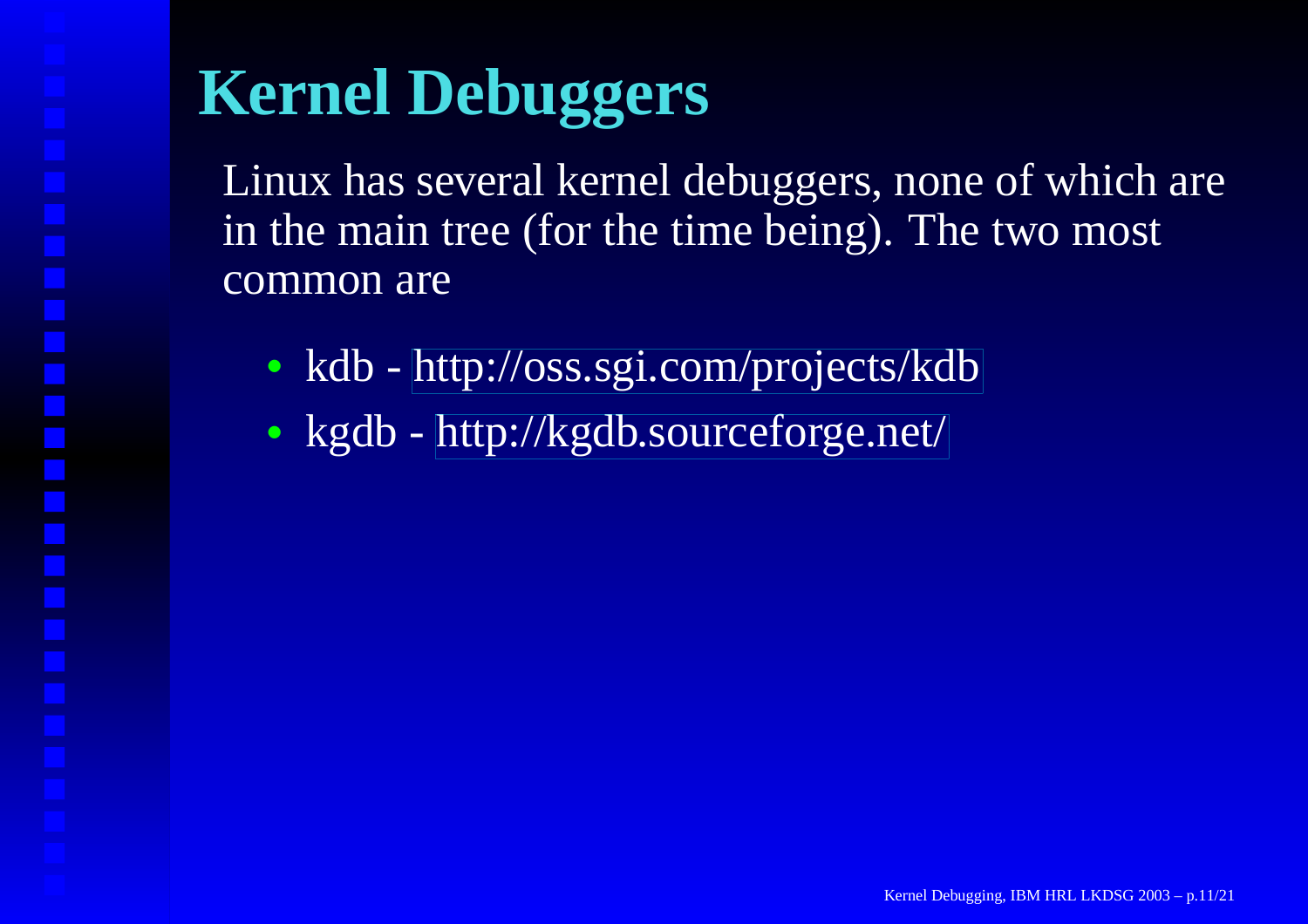#### **KGDB**

- Requires two machines, <sup>a</sup> slave and <sup>a</sup> master.
- gdb runs on the master, controlling a gdb stub in the slave kernel via the serial port.
- When an OOPS or a panic occurs, you drop into the debugger.
- Very very useful for the situations where you dump core in an interrupt handler and no oops data makes it to disk - you drop into the debugger with the correct backtrace.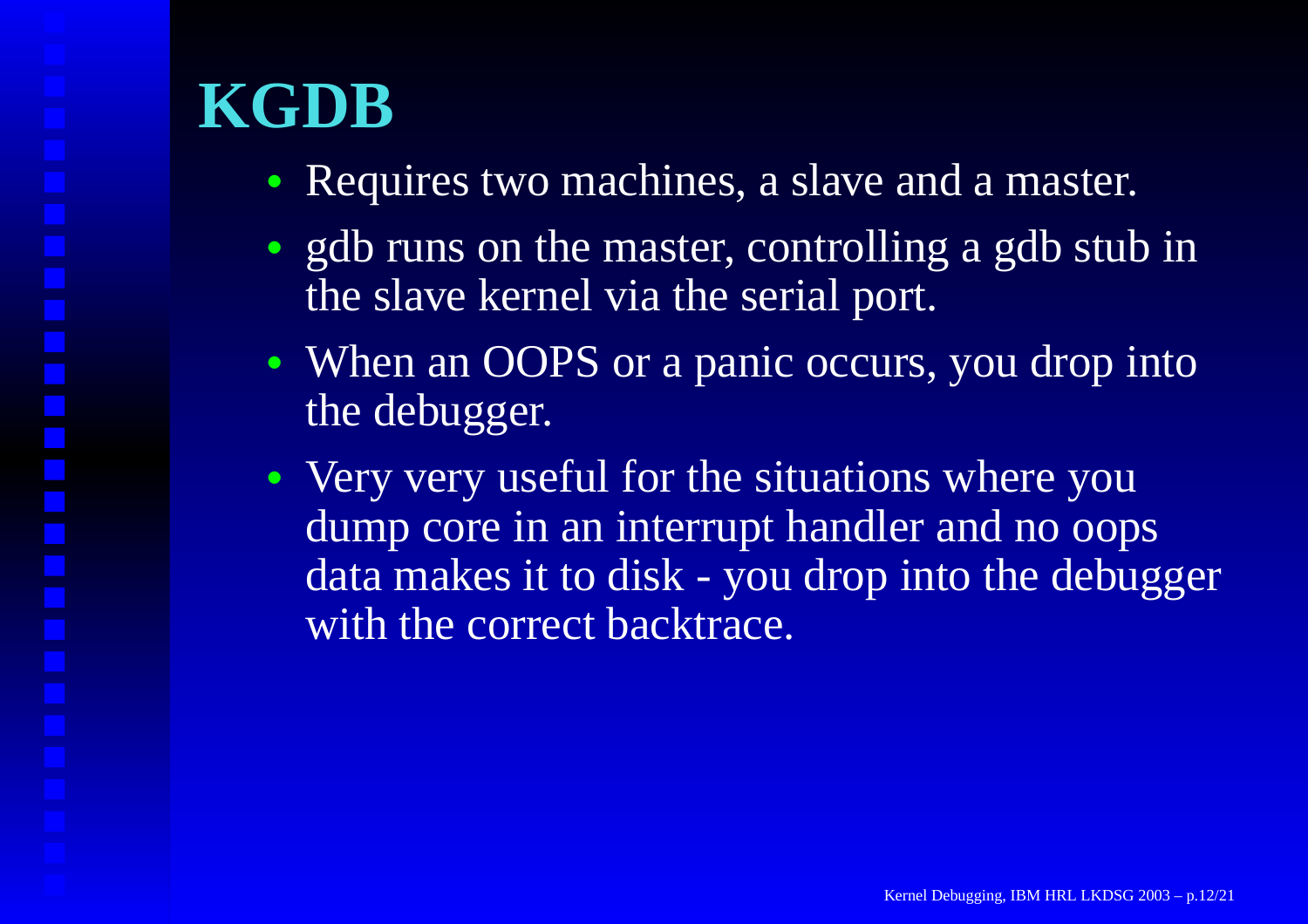#### **ksymoops**

- Read Documentation/oops-tracing.txt
- Install ksymoops, available from <ftp://ftp.il.kernel.org>
- Run it on the oops (get it from the logs, serial console, or copy from the screen).
- ksymoops gives you <sup>a</sup> human readable back trace.
- Sometimes the oops data can be trusted ("easy" bugs like <sup>a</sup> NULL pointer dereference) and sometimes it's no more than <sup>a</sup> general hint to what is going wrong (memory corruption overwrite EIP).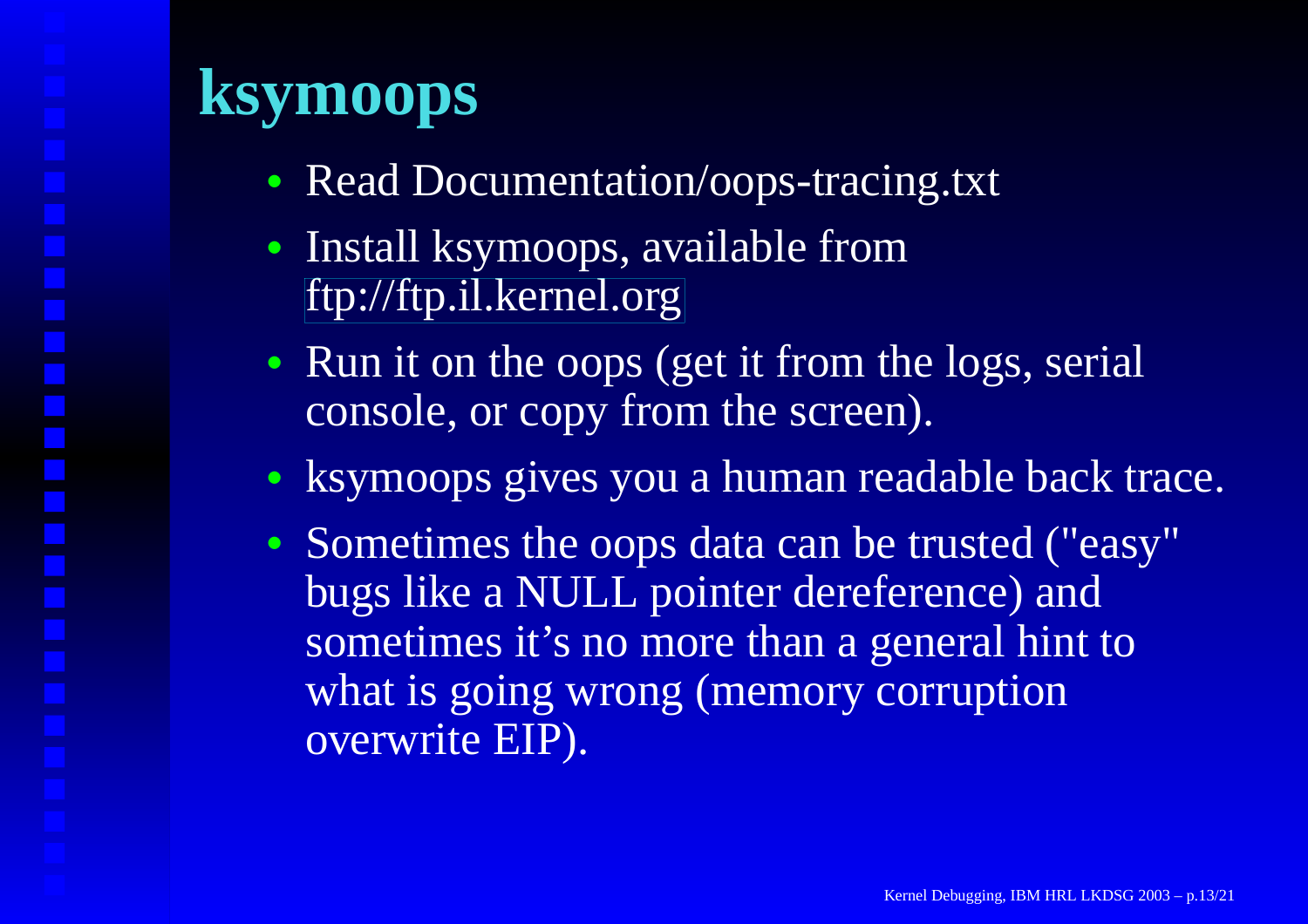#### **ksymoops(cont)**

- Linux 2.5 includes an "in kernel" oops tracer, called kksymoops. Don' t forget to enable it when compiling your ne w 2.5 kernel!
- It can be found under Kernel Hacking -> Load all symbols for debugging/kksymoops (CONFIG\_KALLSYMS).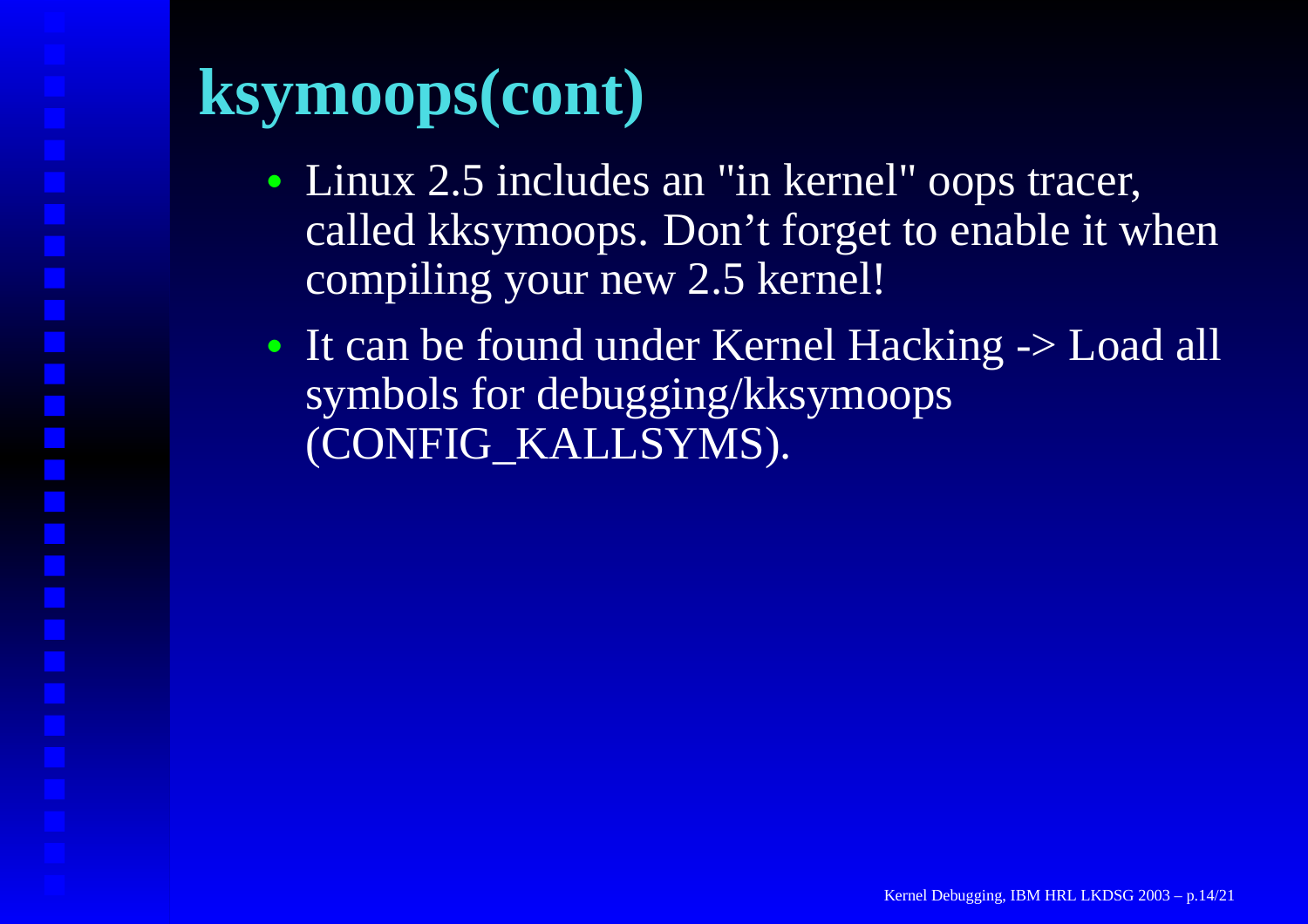#### **ksymoops(cont)**

Unable to handle kernel NULL pointer dereference at virtual address 000 printing eip: c014a9cc\*pde = 00000000 Oops: 0002 CPU:0EIP: 0060:[<c014a9cc>] Not tainted EFLAGS: 00010202 EIP is at sys\_open+0x2c/0x90 eax: 00000001 ebx: 00000001 ecx: ffffffff edx: 00000000 esi: bffffaec edi: ce07e000 ebp: cdbcffbc esp: cdbcffb0 ds: 007b es: 007b ss: 0068 Process cat (pid: 862, threadinfo=cdbce000 task=cdcf7380) Stack: bffffaec 40013020 bffff9b4 cdbce000 c010adc7 bffffaec 00008000 ( 40013020 bffff9b4 bffff868 00000005 0000007b 0000007b 00000005 4 00000073 00000246 bffff848 0000007b Call Trace:  $[\texttt{}]$  syscall  $\texttt{call+0x7/0xb}$ 

Code: 89 1d 00 00 00 00 e8 59 fc ff ff 89 c6 85 f6 78 2f 8b 4d 10

Kernel Debugging, IBM HRL LKDSG 2003 – p.15/21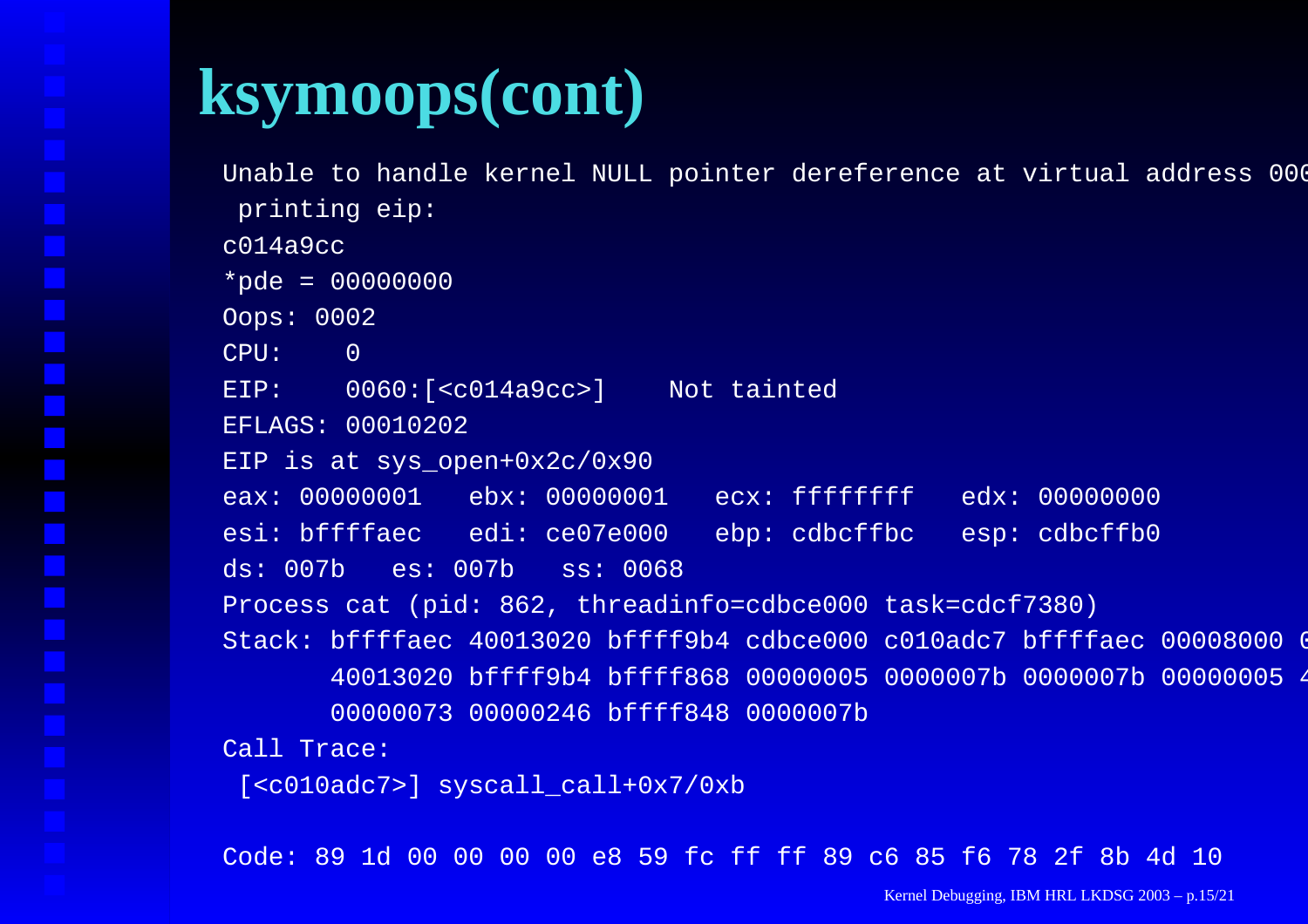- LKCD Linux Kernel Crash Dump
- [http://lkcd.sf.ne](http://lkcd.sf.net)t
- Saves a dump of the system's state at the time the dump occurs.
- A dump occurs when the kernel panics or oopses, or when requested by the administrator.
- Must be configured before the crash occurs!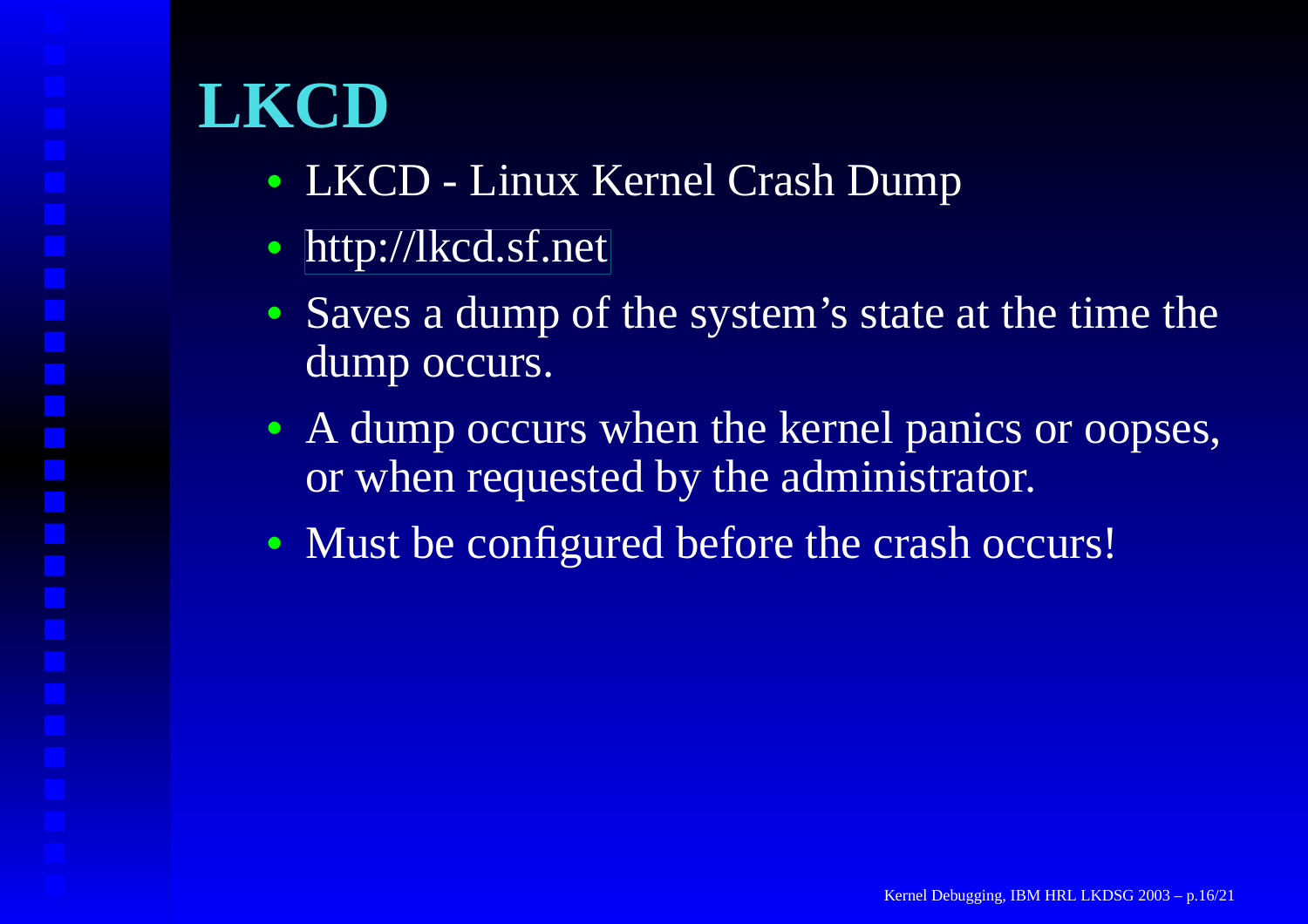#### **Making sense of kernel data**

- System.map kernel function addresses
- /proc/kcore image of system memory
- vmlinux the uncompressed kernel, can be disassembled using objdump(1).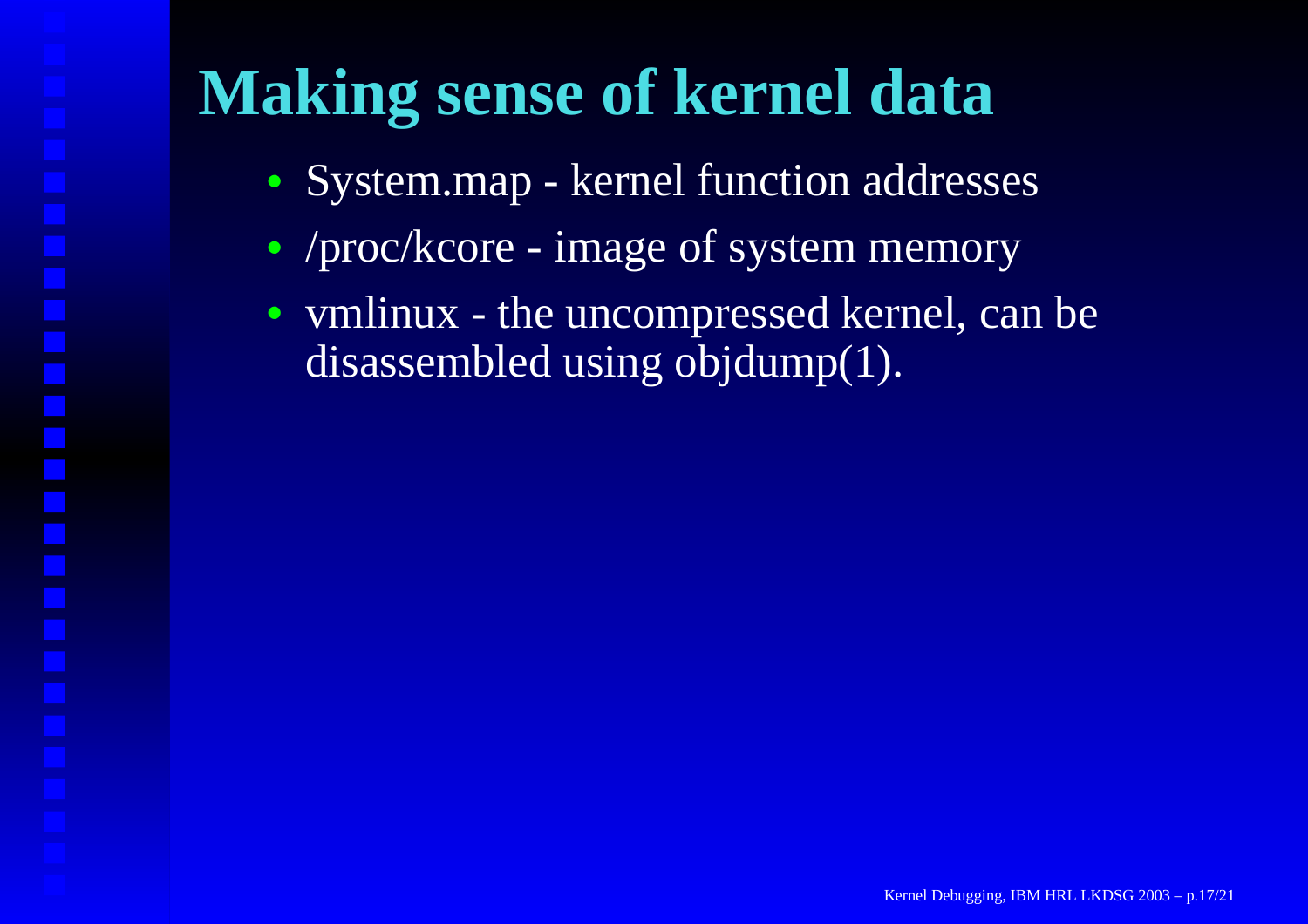### **User Mode Linux**

- For some kinds of kernel development (architecture independent, file systems, memory management), using UML is <sup>a</sup> life saver.
- Allows you to run the Linux kernel in user space, and debug it with gdb.
- Work is underway at making valgrind work on UML, which is expected to find many bugs.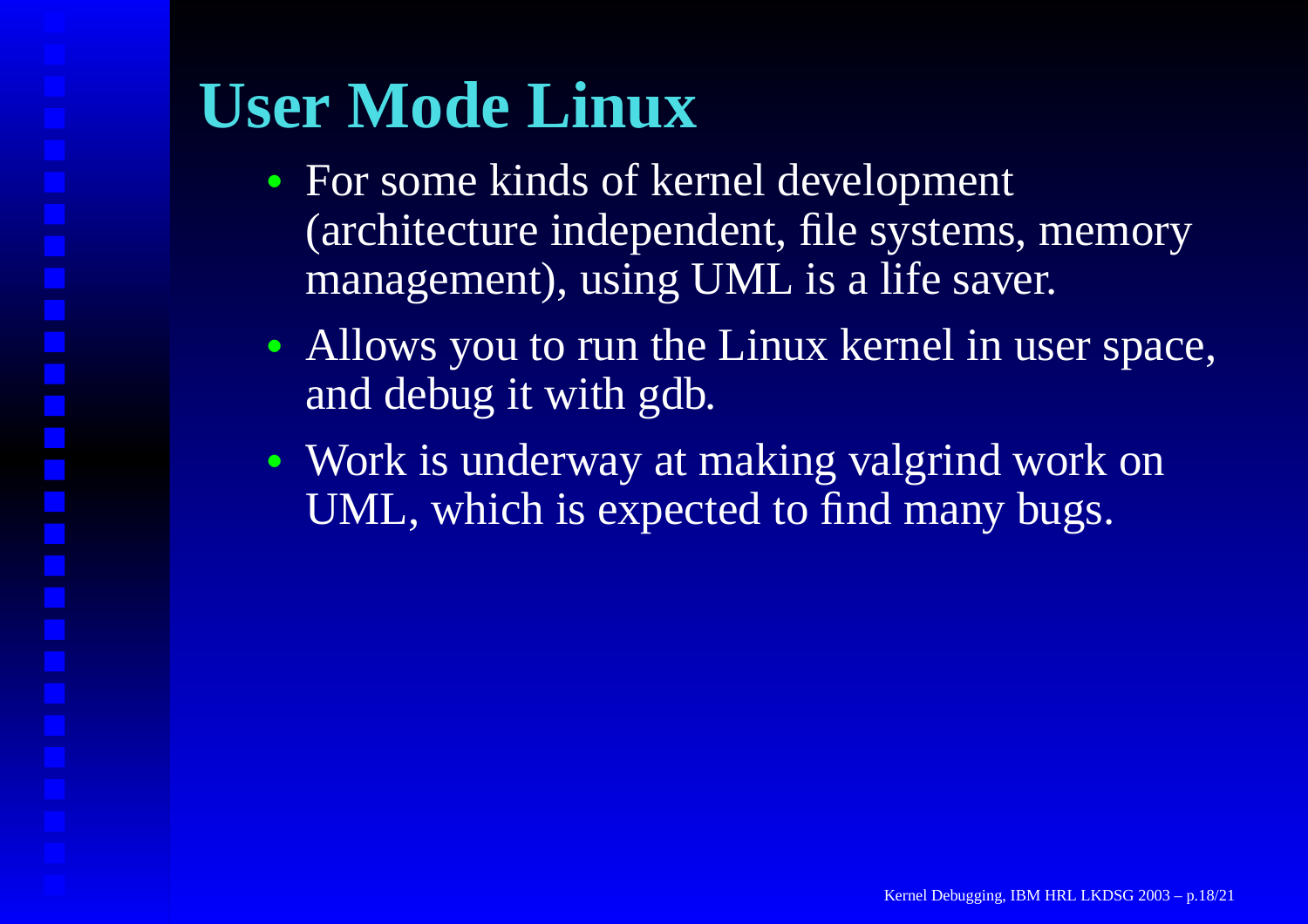# **Magic SysRq**

- More info at Documentation/sysrq.txt.
- a 'magical' key combo you can hit which the kernel will respond to regardless of whatever else it is doing, unless it is completely locked up.
- CONFIG\_MAGIC\_SYSRQ, echo "1" <sup>&</sup>gt; /proc/sys/kernel/sysrq
- On x86, press 'ALT-SysRq-<command key>'. The sysrq key is also known as the 'Print Screen' key.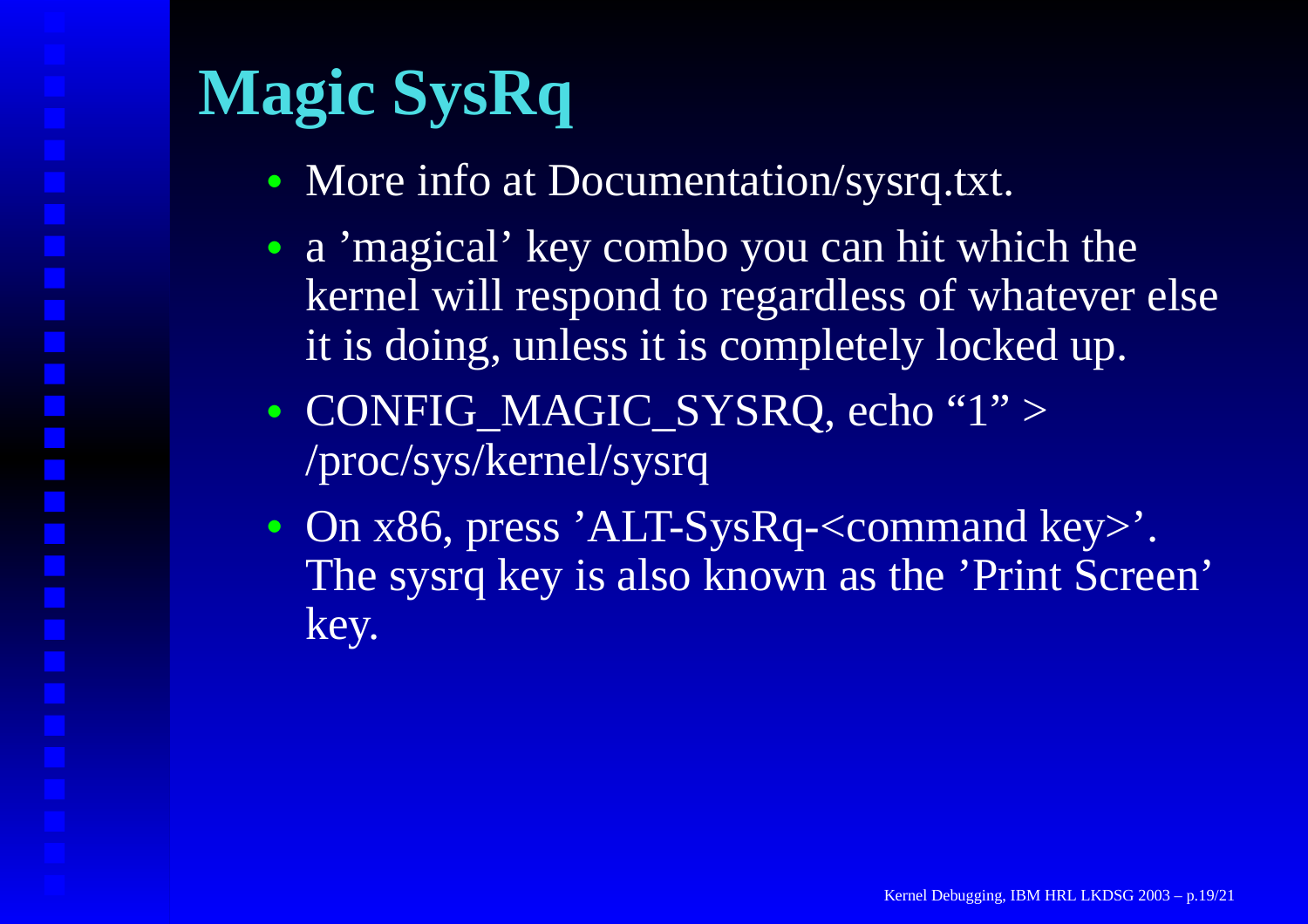# **Magic SysRq(cont)**

- 'b' Will immediately reboot the system without syncing or unmounting your disks.
- 'o' Will shut your system off (if configured and supported).
- 's' Will attempt to sync all mounted filesystems.
- 'p' Will dump the current registers and flags to your console.
- 't' Will dump a list of current tasks and their information to your console.
- 'm' Will dump current memory info to your console.
- 'h' The most important key will display help ;  $-$ ) Kernel Kernel (Kanada Kernel Kernel Kernel Kernel Kernel Kernel Kernel Kernel Kernel Kernel Kernel Kernel Kernel Kernel Kernel Kernel Kernel Kernel Kernel Kernel Kernel Kernel Kernel Kernel Kernel Kernel Kernel Ker Debugging, IBM HRL LKDSG 2003 – p.20/21